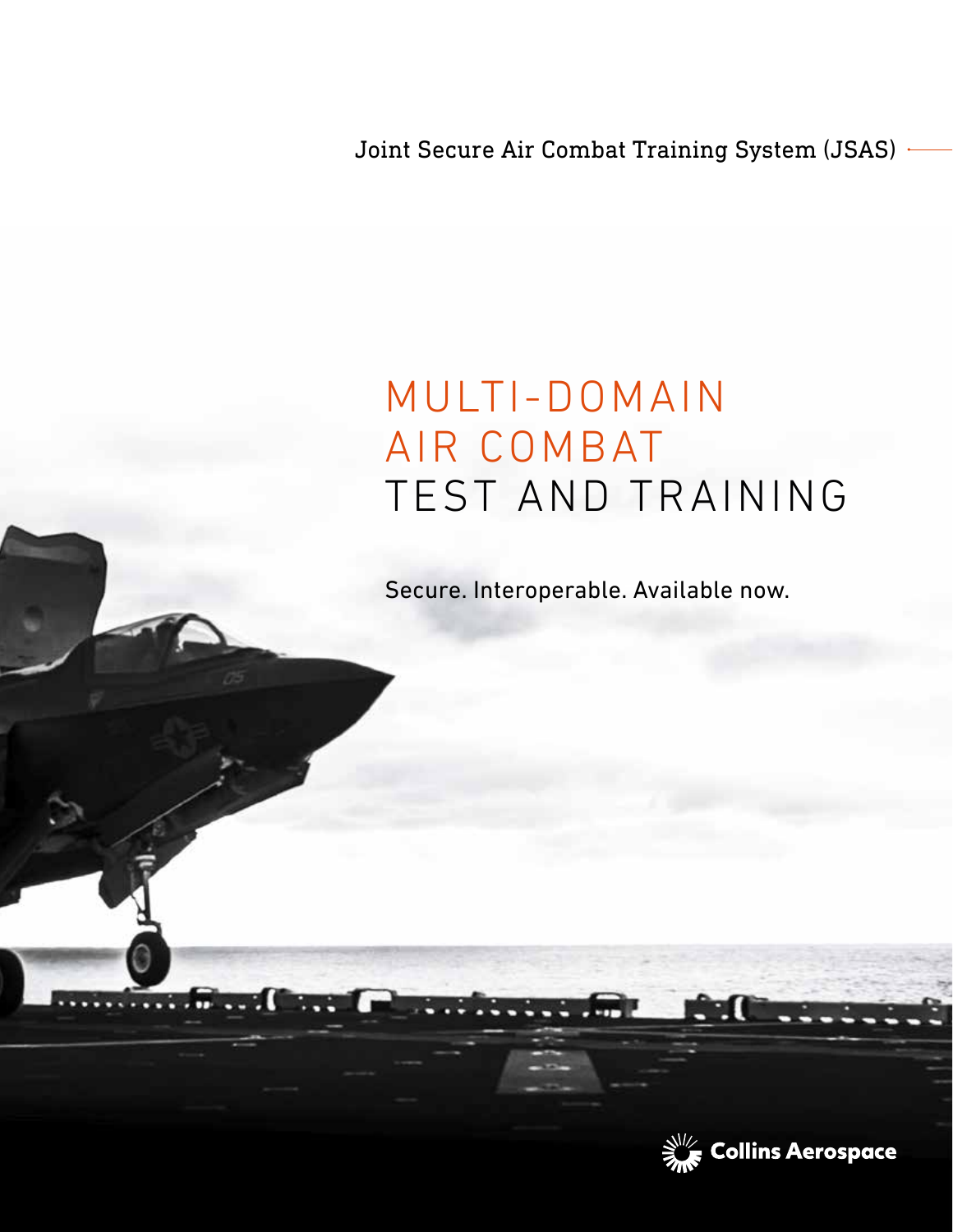

# TRAIN SOONER WITH UNPARALLELED REALISM

JSAS enables more robust realistic operational test and training through the latest-generation technologies. This next-generation system for secure live, virtual and constructive (LVC)-capable training will field by 2022.

JSAS, a collaboration between Collins Aerospace and Leonardo DRS, brings the capabilities together for high-fidelity air combat training and offers warfighters the ability to train as they fight – in highly contested, highly congested scenarios. The system interacts with the aircraft to create the same conditions as when the warfighter is up against real adversaries. JSAS enables pilots to train with and against opponents flying dissimilar aircraft from their own nation's or coalition partners' aircraft. The system is secure enough to handle your nation's classified weapon simulations, so pilots can be objectively measured on their performance more accurately.

#### UNMATCHED OPERATIONAL REALISM

JSAS blends synthetic elements with live participants to realistically simulate high-threat air combat situations.

- Synthetic Inject to Live (SITL) featuring full-fidelity threat and weapon simulations for Department of Defense and NATO weapon types
- Real-time kill notification and removal with real-time RTO adjudication
- Reconfigurable in flight for effective training in less time
- Train with 5th gen platforms and against near-peer threats
- 5x more network capacity than existing air combat training systems, in the same bandwidth – more live players and excess capacity for LVC traffic

## 5TH-GEN TO 4TH-GEN INTEROPERABILITY

Now you can add depth to exercises by securely enabling 5th-generation, legacy and coalition forces to train together, accurately reflecting real-world environments.

- JSAS comes in an internal mount variant specifically designed for the 5th Gen fighters
- With MILS enabled, 5th Gen fighters can now interact more realistically
- With JSAS installed, many capabilities are available above the current system even without OFP modifications

## FUTURE READY

Not only is JSAS real, certified and operating on ranges today, it's also designed to advance as your future test and training needs change.

- Scalable system supports participants from the small squadron to the large force
- Integrates with current test and training assets such as electronic-warfare threat emitters and ground-based participants
- Open systems architecture allows integration of third-party applications
- User-controlled security rule-sets manage information sharing between participants of different security levels ensuring interoperability with US, coalition, and NATO partners





#### NEXT-GENERATION OPERATIONAL TEST AND TRAINING CAPABILITIES

No matter what scenario you would like to fly, JSAS provides the capabilities needed to execute the mission.

- The only air combat test and training system with an NSA certification that supports requirements of your 5th-Gen fighters
- Multiple independent levels of security (MILS) architecture featuring an accredited cross-domain solution, in the air and on the ground, for tethered or autonomous operations
- The world's first SCA 4.1 certified software defined radio capable of operation multiple waveforms such as P5, BMW, and 5G-ATW
- JSAS incorporates advanced systems and algorithms to operate effectively in a GPS degraded or denied environment

## AIRBORNE SUBSYSTEMS

- Pod instrumentation system
- F-35 fully integrated internal mount system
- Internal/rack-mount system for F/A-18 and support aircraft

#### GROUND SUBSYSTEMS

- Fixed, portable, transportable and shipboard ground systems
- Secure mission room for live monitor/playback
- Remote range unit for real-time monitoring and mission control





## TEAMWORK THAT MULTIPLIES YOUR TRAINING ADVANTAGES

Collins Aerospace and Leonardo DRS have teamed up for combined expertise that spans the entire air-combat test and training spectrum. Let us show you how JSAS can elevate your test and training operations.

- Takes advantage of more than \$300 million in technology investment to realize test and training commonality for reduced development and life-cycle costs
- Expertise in MILS encryption, advanced data links, networking, LVC, simulation systems and ConOps
- In-depth knowledge of customer needs in the air-combat test and training sphere
- Securely integrates with aircraft data bus/operational flight program to present realistic and real-time threats to the aircrew

### ALLIES TRAINING LIKE THEY FIGHT

Not only is JSAS real, certified and operating on ranges today, it's also designed to advance as your future tet and training needs change.

- Blend live and synthetic training across national boundaries for Gladiator type test and training
- Exportable to FVEY and other countries upon approval
- Both L- and S-Band for training frequencies approved
- Continue to leverage your range investments easily integrated into your existing range infrastructure and ATO policies
- Compatible with any platform OFP or your favorite kneeboard